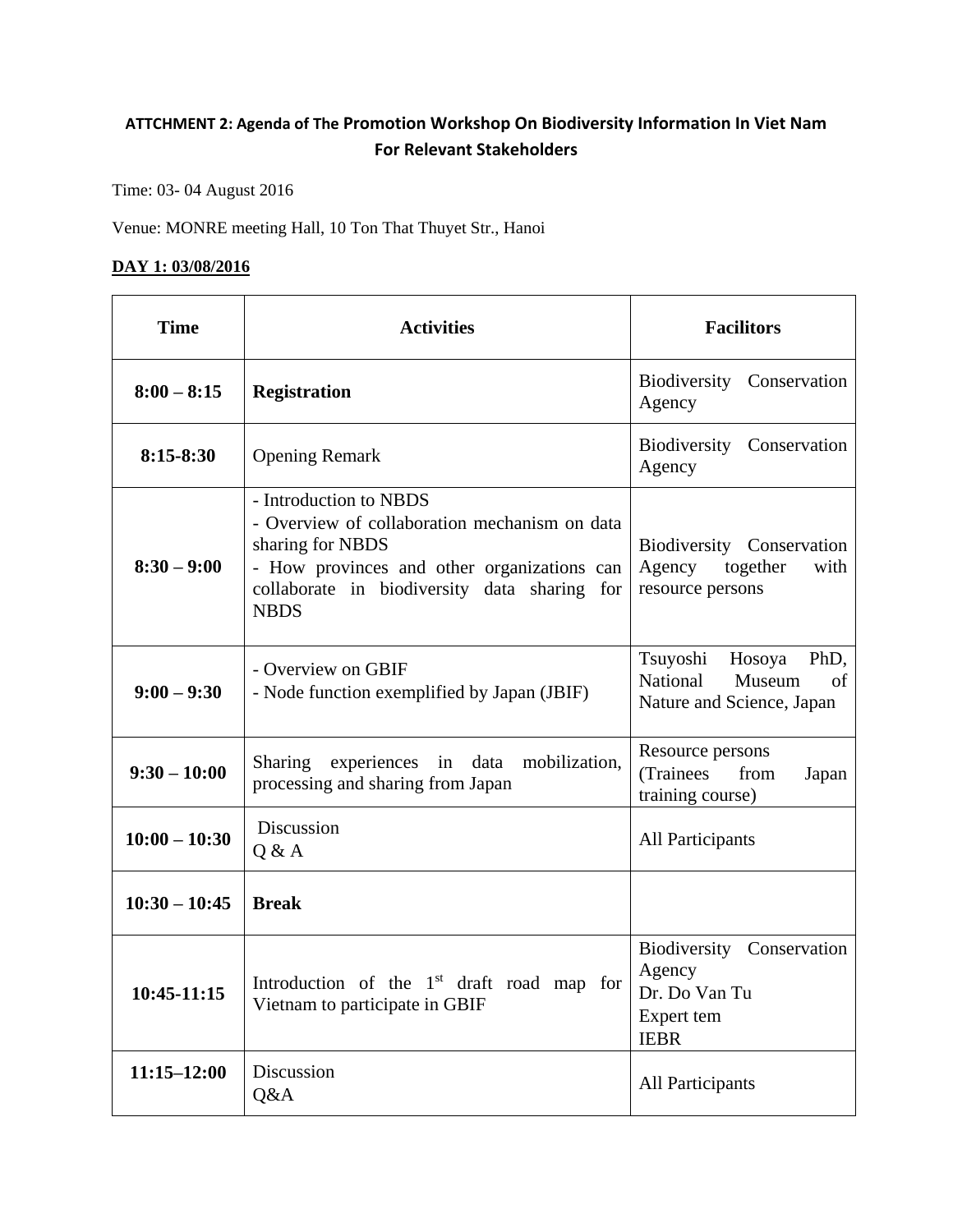| <b>Time</b>     | <b>Activities</b>                                                                                                                                                                                                                                          | <b>Facilitors</b>                                                                                                                                  |
|-----------------|------------------------------------------------------------------------------------------------------------------------------------------------------------------------------------------------------------------------------------------------------------|----------------------------------------------------------------------------------------------------------------------------------------------------|
| 12:00           | Lunch                                                                                                                                                                                                                                                      |                                                                                                                                                    |
| $13:30 - 15:00$ | Discussion with key potential data holders<br>- Participation of Viet Nam in GBIF<br>-The roadmap for Vietnam to become GBIF<br>member<br>-The<br>mobilization<br>data<br>possible<br>strategy/mechanism<br>- The possible data sharing strategy/mechanism | - Biodiversity Conservation<br>Agency<br>- Tsuyoshi Hosoya PhD,<br>National<br>Museum<br>of<br>Nature and Science, Japan<br>- All key data holders |
| $15:00 - 15:10$ | <b>Break</b>                                                                                                                                                                                                                                               |                                                                                                                                                    |
| 15:10-16:30     | Discussion (continue)                                                                                                                                                                                                                                      |                                                                                                                                                    |
| 16:30           | <b>Wrap-</b> up and Closure                                                                                                                                                                                                                                | Biodiversity<br>Conservation<br>Agency                                                                                                             |

## **DAY 2: 04/08/2016**

| <b>Time</b>     | <b>Activities</b>                                                          | <b>Facilitors</b>                   |
|-----------------|----------------------------------------------------------------------------|-------------------------------------|
| $8:00 - 8:15$   | <b>Registration</b>                                                        | Biodiversity Conservation<br>Agency |
| $8:15 - 8:30$   | Introduction on FORMIS (Forestry<br><b>Management Information System</b> ) | FORMIS project                      |
| $8:30 - 9:00$   | Discussion<br>Question and Answer (Q&A) Section                            | All Participants                    |
| $9:00 - 9:30$   | Sharing experience from using NBDS for<br>inputting data                   | Biodiversity Conservation<br>Agency |
| $9:30 - 10:00$  | <b>Break</b>                                                               |                                     |
| $10:00 - 10:30$ | Discussion                                                                 | All Participants                    |